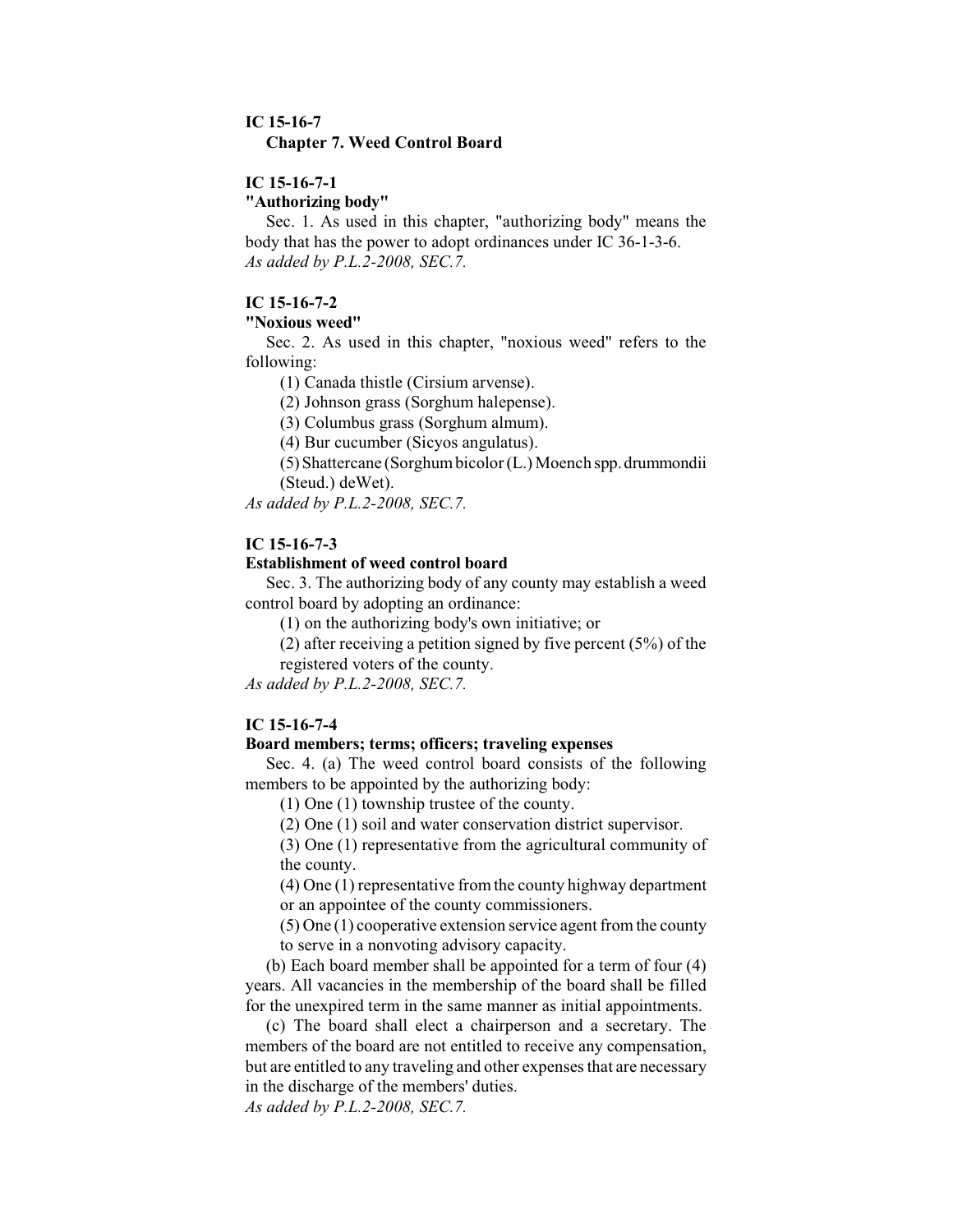## **IC 15-16-7-5**

### **Executive director; employees**

Sec. 5. The weed control board may:

(1) appoint an executive director; and

(2) employ necessary technical, professional, and other assistants.

The board shall fix the qualifications, duties, and salaries of these employees subject to the approval of the county council. *As added by P.L.2-2008, SEC.7.*

### **IC 15-16-7-6**

## **County highway supervisor and soil and water conservation district supervisor duties**

Sec. 6. The county highway supervisor and the soil and water conservation district supervisor or employee serving the county shall:

(1) serve as inspectors for the weed control board;

(2) make periodic inspections; and

(3) report their findings to the board and the executive director, if any.

*As added by P.L.2-2008, SEC.7.*

## **IC 15-16-7-7**

### **Board's powers and duties**

Sec. 7. The powers and duties of the weed control board include the following:

(1) Taking all necessary and properstepsto control and contain noxious weeds that have adverse significance on agricultural production in Indiana.

(2) Entering upon any land, public or private, at any reasonable time after giving forty-eight (48) hours notice to the person in possession of the land to inspect for noxious weeds, unless permission is granted to enter earlier.

(3) Purchasing supplies, material, and equipment.

(4) Acquiring by gift or purchase, holding, or disposing of, any real property in the name of the board, to include facilities as offices, laboratories, operational buildings, rights-of-way, and easements.

(5) Making contracts to carry out the duties of the board.

(6) Entering into cooperative agreements with appropriate organizations to assure technical assistance in developing and carrying out the purposes of the board.

(7) Identifying problems determined to be of importance to the public welfare and developing control programs appropriate to a situation.

(8) Undertaking investigations to determine the extent of infestation of noxious weed species, along with the effect of the infestation on agricultural production in the county.

(9) Employing the latest technological advances to control and contain noxious weeds in the county.

(10) Accepting gifts, grants of money, services, or property for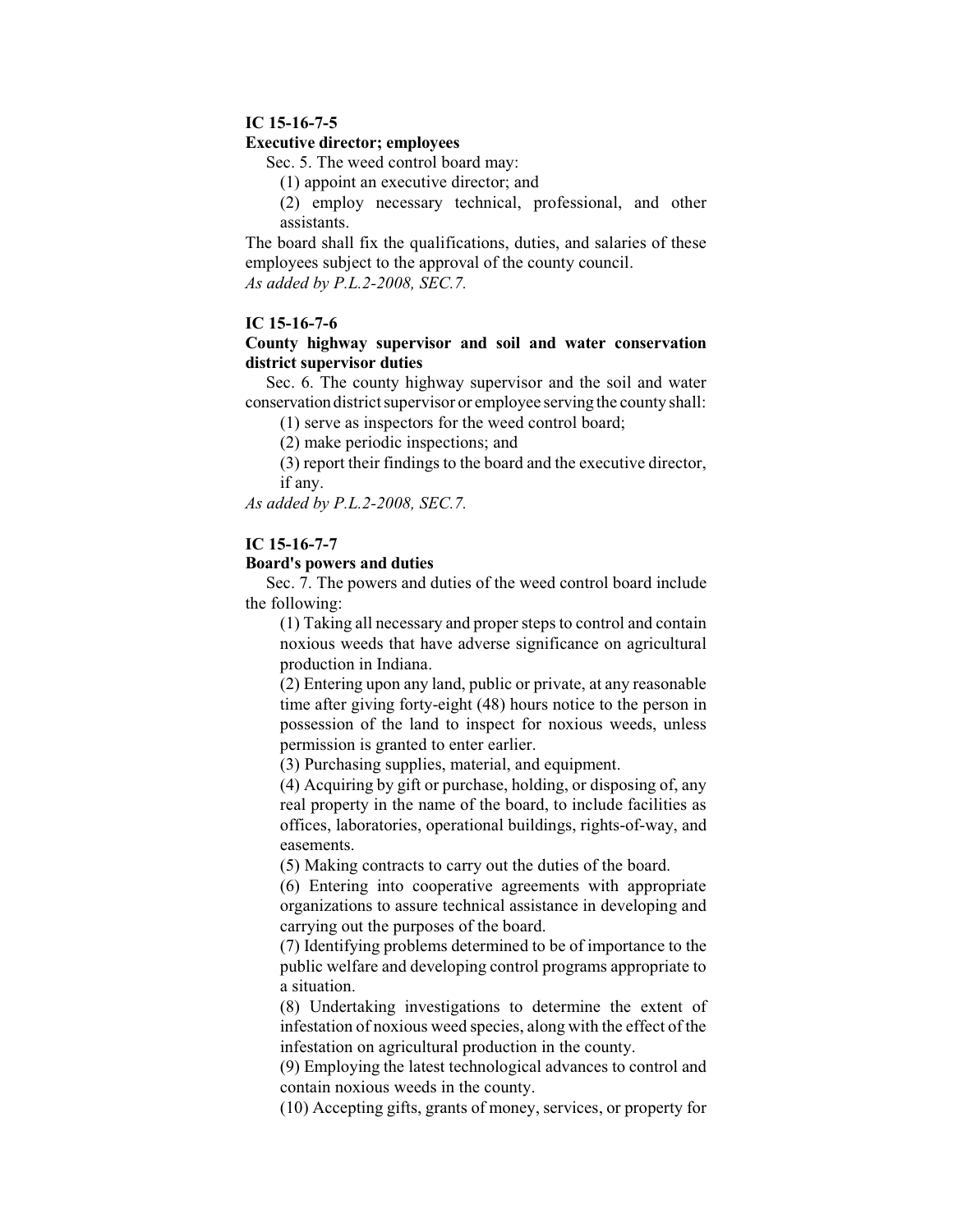any use consistent with the objectives of the board.

(11) Exercising all other powers necessary to carry out the purposes of this chapter.

(12) Performing additional duties as the authorizing body may prescribe.

*As added by P.L.2-2008, SEC.7.*

### **IC 15-16-7-8**

### **Marijuana eradication program**

Sec. 8. In addition to the weed control board's powers and duties under section 7 of this chapter, the weed control board may establish a marijuana eradication program to eliminate and destroy wild marijuana plants within the county. The program is funded by amounts appropriated by the county:

(1) under IC 33-37-8; and

(2) from the county general fund.

*As added by P.L.2-2008, SEC.7.*

### **IC 15-16-7-9**

### **Property owners; obligation to control noxious weeds; removal notice**

Sec. 9. (a) The weed control board shall require persons who own: (1) real estate; or

(2) easements, rights-of-way, or other similar interests in real estate;

in the county to control and contain noxious weeds growing on the real estate.

(b) A five (5) day written notice to remove any noxious weeds shall be issued by the board. The notice may be served:

(1) by certified or registered mail addressed to the latest address of the person or to the person's resident agent; or

(2) personally by the sheriff.

(c) The weed control board shall notify the township trustee when the board has sent a notice to a person to remove noxious weeds growing on real estate in the township.

*As added by P.L.2-2008, SEC.7.*

#### **IC 15-16-7-10**

## **Cutting anddestroying noxious weeds by board; statement of costs to property owner**

Sec. 10. (a) If a person fails to begin a program recommended by the weed control board to control and contain noxious weeds within the time prescribed in section 9 of this chapter, the weed control board may pay the following costs incurred in cutting or destroying noxious weeds under this chapter:

- (1) Chemicals.
- (2) Equipment.

(3) Labor at a rate per hour to be fixed by the weed control board commensurate with local hourly wages.

(b) When the work has been performed, the person doing the work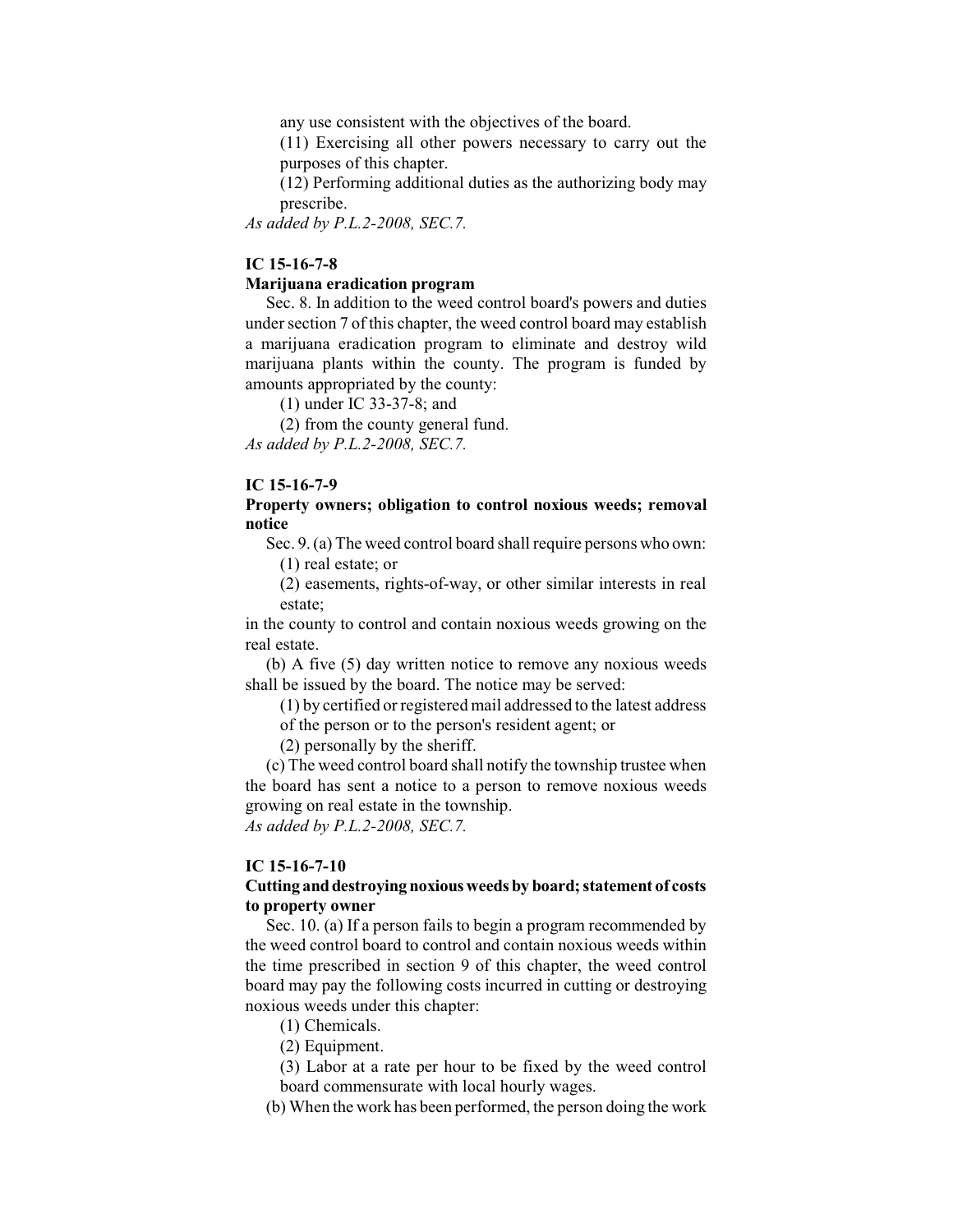shall file an itemized bill for the work in the office of the weed control board. When the bill has been approved, the weed control board shall pay the bill from the county general fund unless the county has established a separate fund for the weed control board. The weed control board shall certify the cost of the work, adding to the bill twenty dollars (\$20) per day for each day that a member of the weed control board or the board's agent supervises the performance of the services required under this chapter as compensation for services. The certified statement of costs must include a description of the real estate on which the labor was performed.

(c) The certified statement of costs prepared under subsection (b) must be provided:

(1) to the owner or person possessing the real estate by:

(A) certified mail; or

(B) personal service; and

(2) by mail to the auditor of state for any real estate owned by the state or to the fiscal officer of another municipality (as defined in IC 5-11-1-16) for real estate owned by the municipality.

The statement must request that the person pay the cost of performing the service under subsection (b) to the weed control board.

*As added by P.L.2-2008, SEC.7.*

#### **IC 15-16-7-11**

### **Failure to pay for weed removal; amount placed on tax duplicate; disposition of funds**

Sec. 11. (a) If the owner or person in possession of the property does not pay the amount set forth in the statement under section 10(b) of this chapter within ten (10) days after receiving the certified statement under section 10(c) of this chapter, the weed control board shall file a copy of the certified statement in the office of the county auditor of the county where the real estate is located.

(b) The auditor shall place the amount claimed in the certified statement on the tax duplicate of the real estate. Except as provided in section 12 of this chapter, the amount claimed shall be collected as taxes are collected.

(c) After an amount described in subsection (b) is collected, the funds must be deposited in the weed control board fund, if one has been established by the county, for use at the discretion of the weed control board. If a weed control board fund has not been established by the county, the funds collected must be deposited in the county general fund.

*As added by P.L.2-2008, SEC.7.*

### **IC 15-16-7-12**

## **Cutting and destroying weeds by the board on governmental property**

Sec. 12. (a) This subsection applies to real estate owned by the